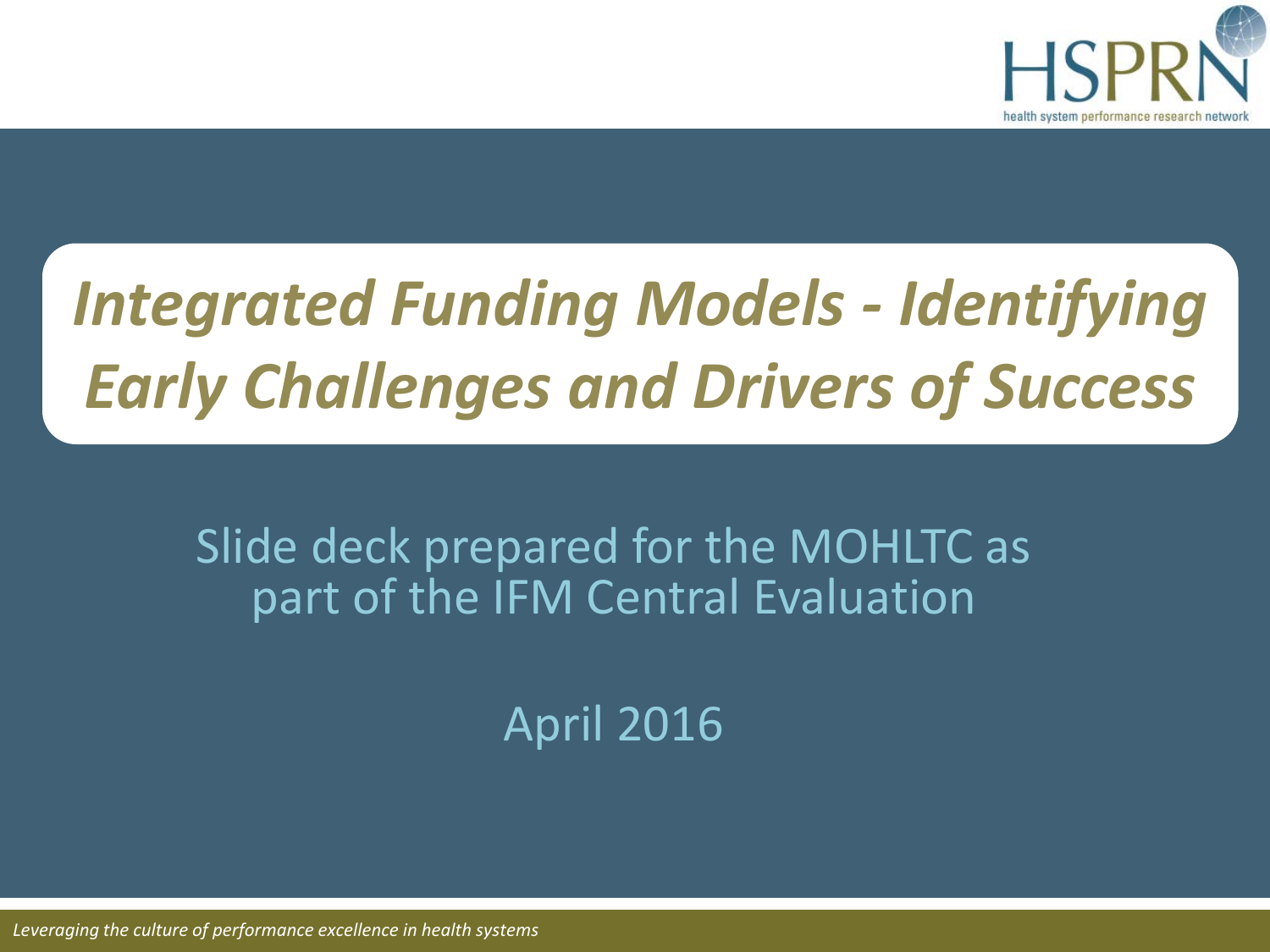# **Background**



- 6 programs 4 included; 2 at REB stage
- 6 semi-structured interviews conducted with each program
- Interviews conducted with:
	- hospital & community partners
	- leaders & front-line staff
	- integrated care coordinators/ navigators
	- clinical champions
- Diversity in program scale, disease area, bundle features
	- ranges from a LHIN-wide chronic-disease program to a 3 key partner short-term nursing program
- These are preliminary observations
	- interviews still ongoing
	- based on participants' observations of their own programs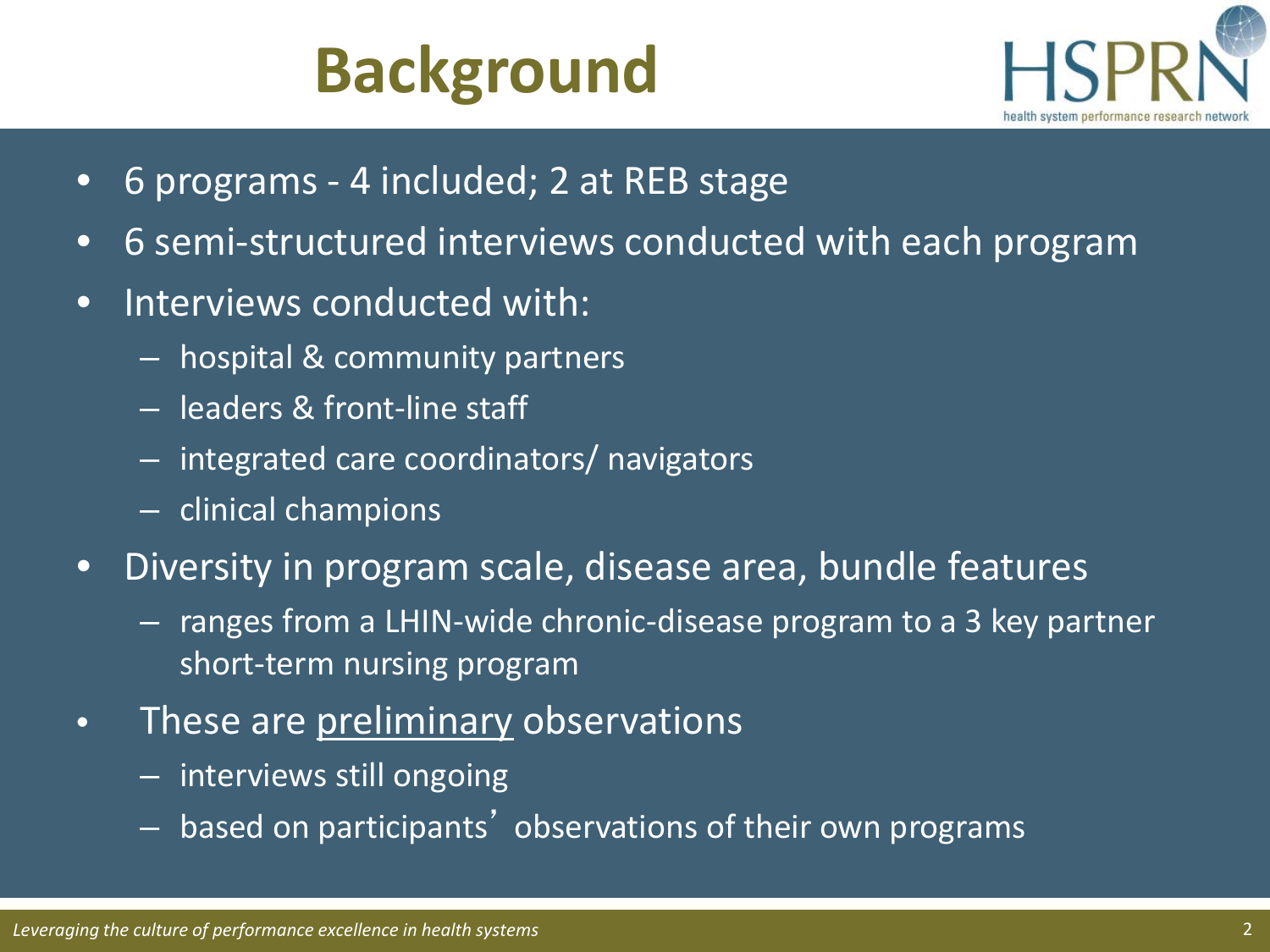# **One Client, One Team**



• **Disease area:** Stroke

#### • **Partners:**

- Sunnybrook Health Sciences Centre and St John's Rehab
- North York General Hospital
- Mackenzie Health
- Providence Healthcare
- Toronto Central CCAC and Central CCAC

### • **Care Bundle:**

- Length of bundle: 104-days post-discharge
- Key elements: Secondary prevention visits, outpatient rehab (inpatient rehab in future phases)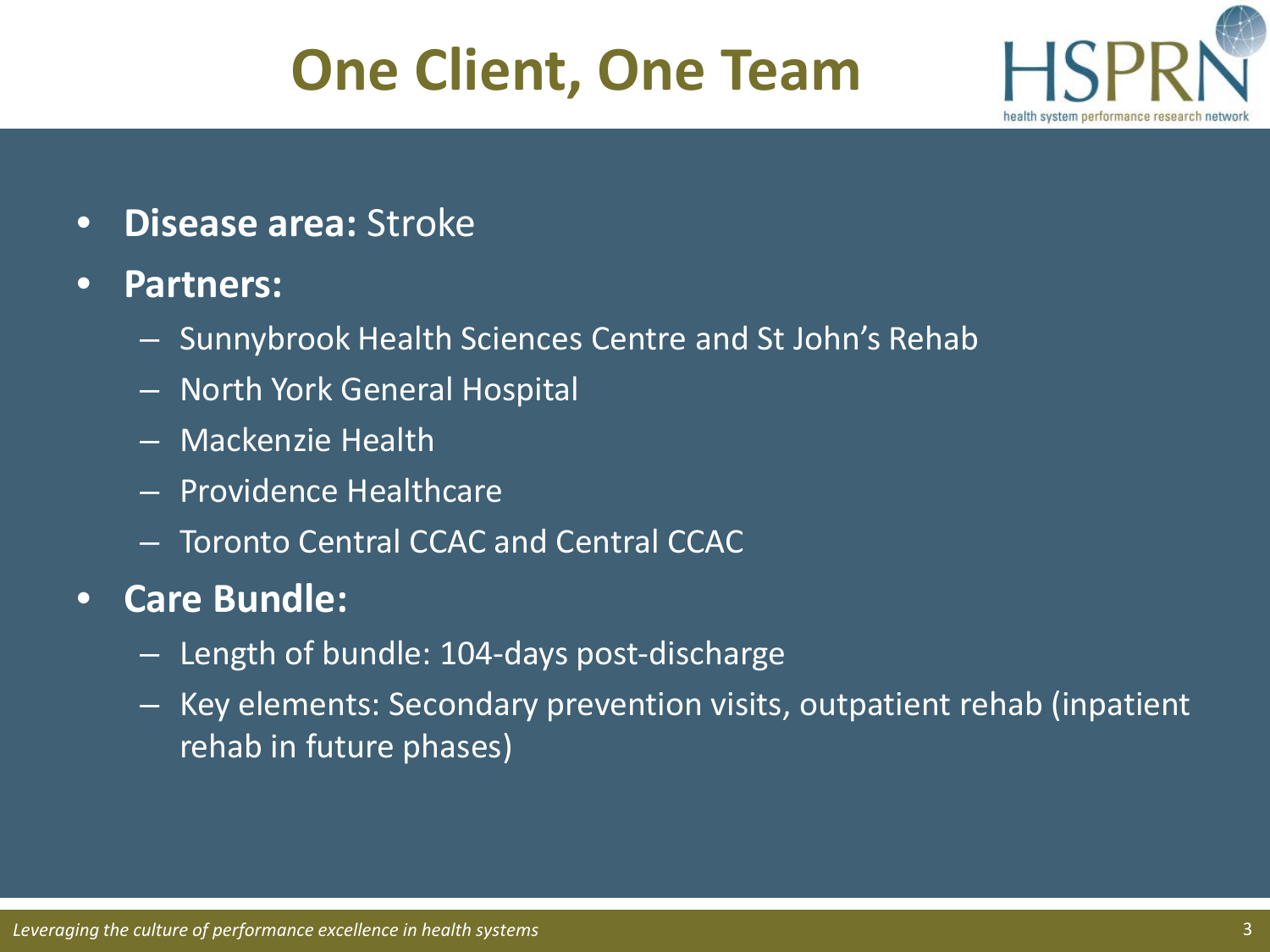# **One Client, One Team - Facilitators**



- Leadership belief in model
	- "…we believe that it can make an absolute difference to the way patient care is provided." (4)
- Trust between partners facilitates collaboration
	- "… ongoing trust is certainly there, [partners are] volunteering for certain things and saying, you know what, we need to do that anyway. So no, we're not going to use this as an opportunity to get this initiative to pay for that cost. We're going to pay for it ourselves." (2)
- Merged financial and clinical groups
	- "It's created a more common language …we don't end up getting recommendations coming from the clinical group saying, for example, we think we should hire a navigator. What we end up getting is we have an idea for investment, and it's been vetted financially, and here's the business case for actually dong the investment." (4)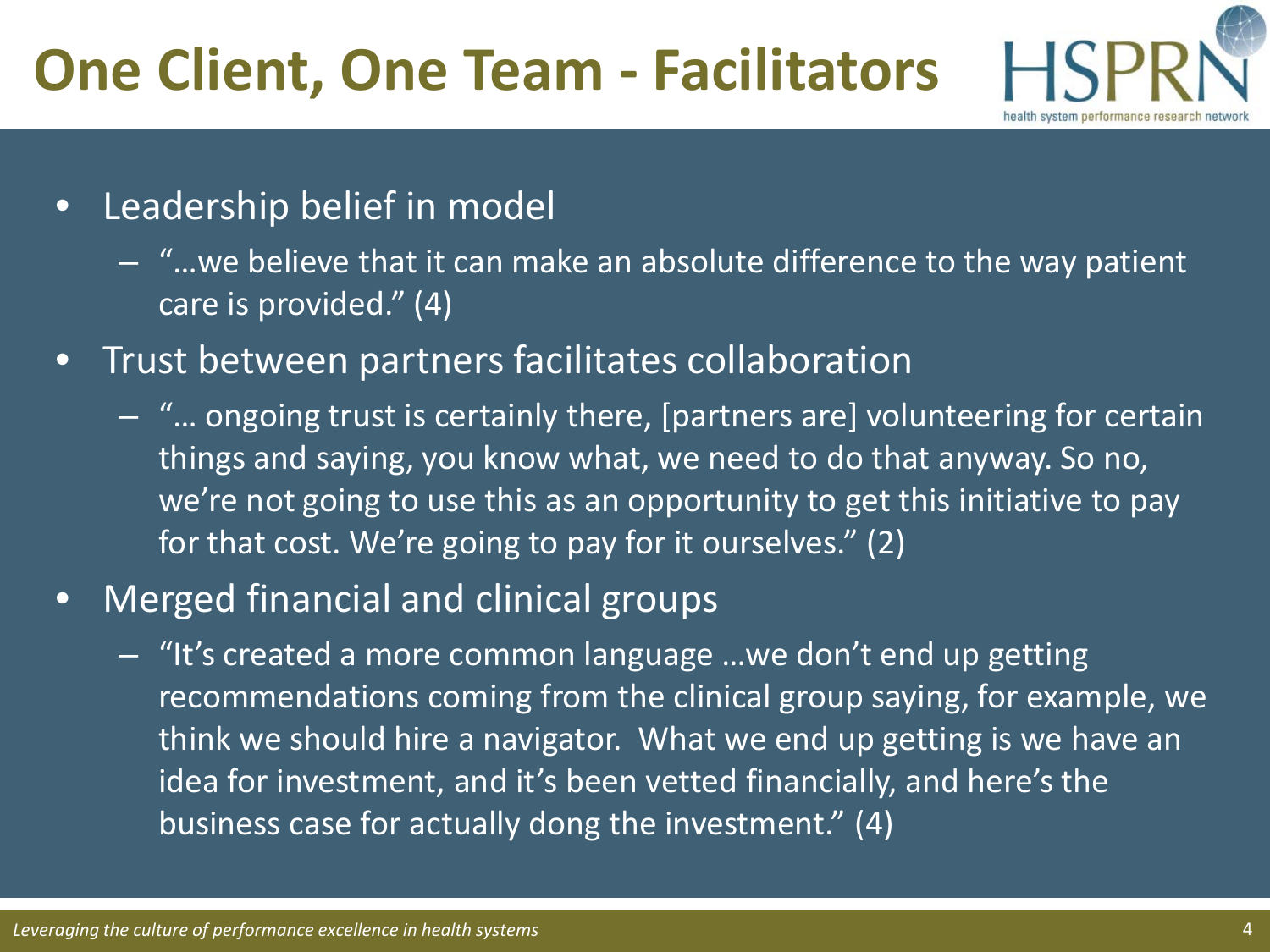# **One Client, One Team - Challenges**



- Partner differences in scale, practices, resources (e.g. referral processes, clinical tools) requires organizational culture change
	- "…to try and change an organization … and now tell them that we're now going to do things differently… It's not that it can't be done, it's just trying to do it with existing resources, that's very challenging." (17)
- Different LHIN/ CCAC risk-taking cultures
- Unions
	- "… even though the navigation function, wouldn't be taking over anybody's job … there's a lot of concern that it would be an impingement on the CCAC care coordinator's role." (3)
- Patient enrollment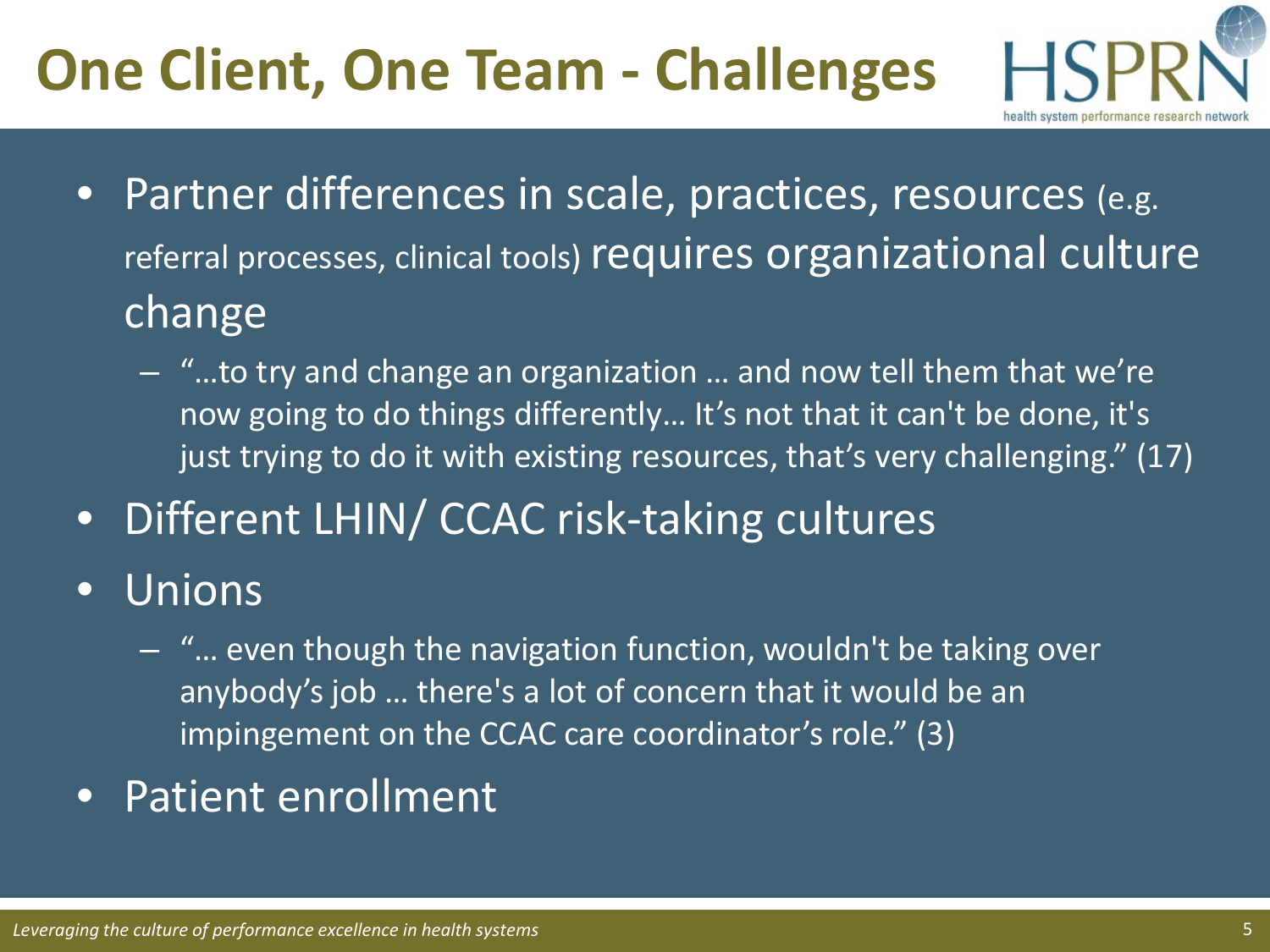## **Hospital 2 Home**



- **Disease area:** UTI and Cellulitis
- **Partners:** 
	- William Osler
	- Headwaters Health Care Centre
	- Central West CCAC
	- Ontario Telemedicine Network

### • **Care Bundle:**

- Length of bundle: 60-days post-discharge
- Key elements: Short-term nursing interventions with approx. 14 nurses hired specifically for this intervention, full access to electronic health record both in and outside of the hospital, one contact number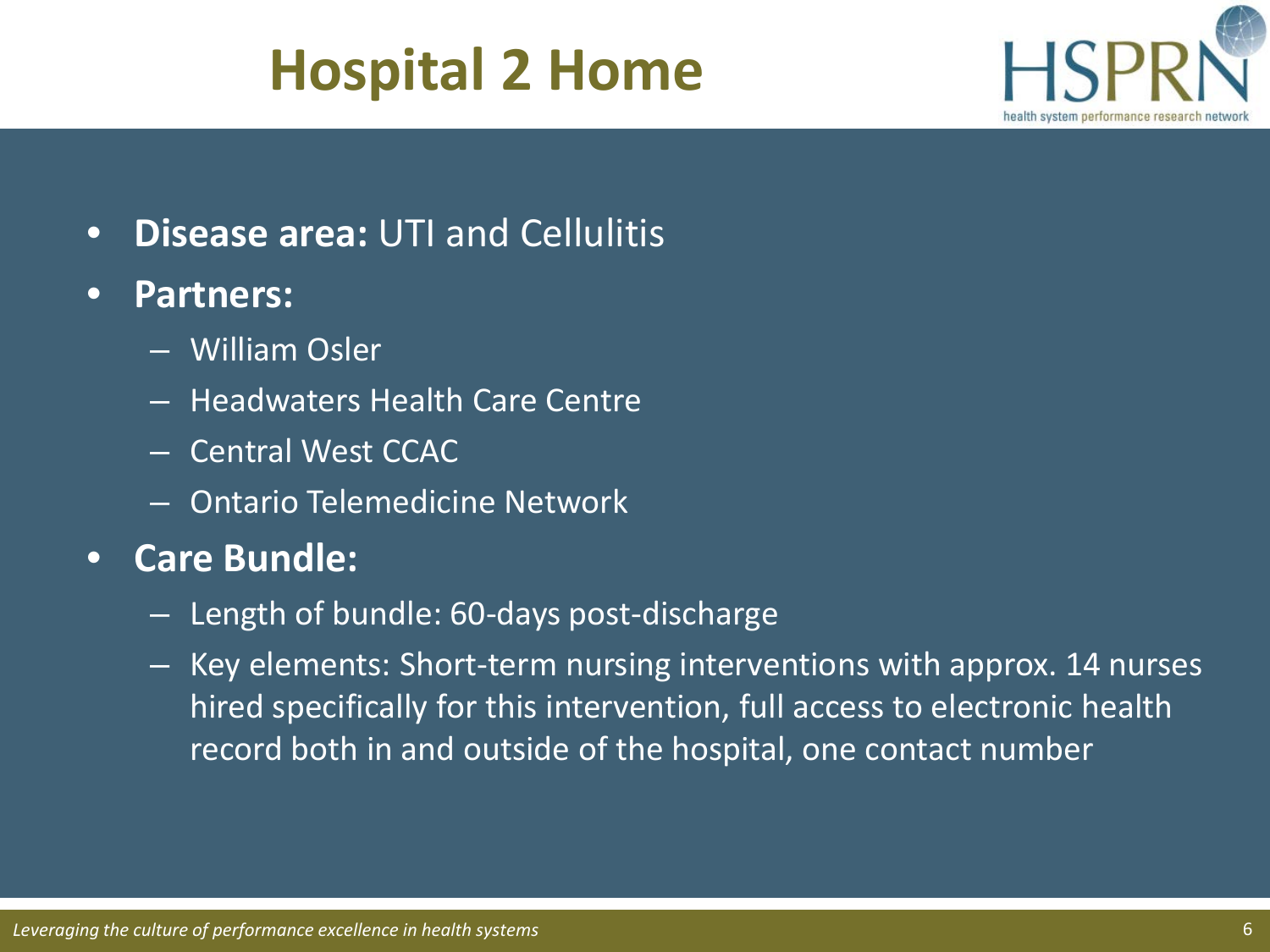# **Hospital 2 Home- Facilitators**



- Well-established partnership; back end integration (HR, IT, Finance, etc.)
	- "…we have a joint CFO… (who) can look at the finances of each of our organizations and say… we can take a risk here… It takes the money out of the equation when you're trying to do the right thing."  $(11)$
- Care team cohesion
	- "… we have eliminated the providers because we have become the providers. So we've just directly hired our own staff.... so you know, I think we were all ready for this model to go." (14)
- Strong physician engagement & LHIN involvement
	- "… our chief of staff is also the primary care lead for the LHIN. So he took on the coordination of crafting… the information to go out to all the primary care physicians … We also have primary care at the planning table within the Central West LHIN." (11)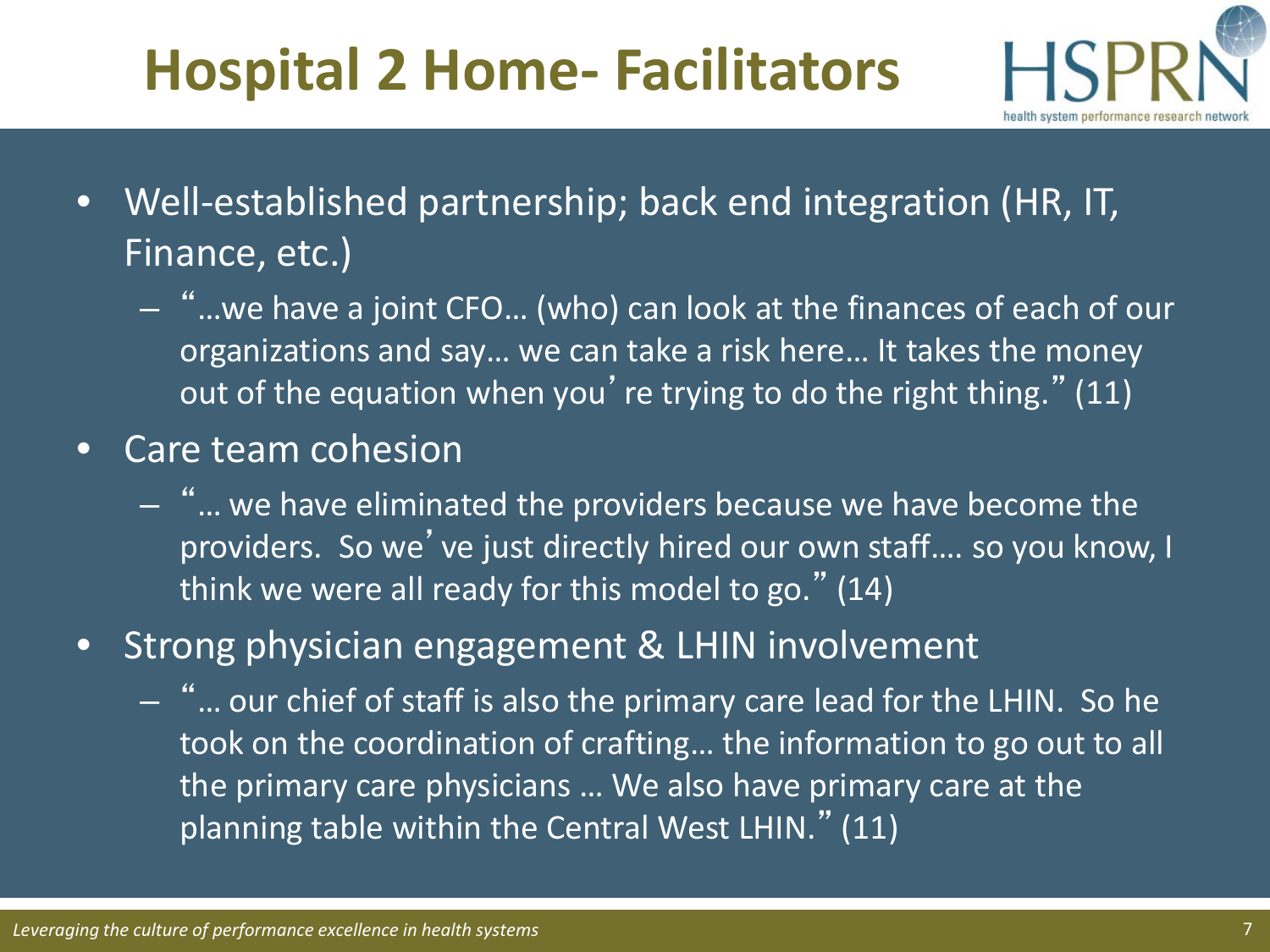## **Hospital 2 Home - Challenges**



### • Capacity and geographical coverage

 $-$  "... part of the challenge we' re having right now is just because we' re not at that full capacity. There's more travel time than we had anticipated because the nurse is having to travel… We have a very large geographic area." (11)

### • Increased volume challenges cost-savings

– "… you'll save patient days but the way our business is right now, there's always another patient waiting to come into that bed… We're seeing the outcomes that we want to see. But I wouldn't say that this is saving us money by any means." (19)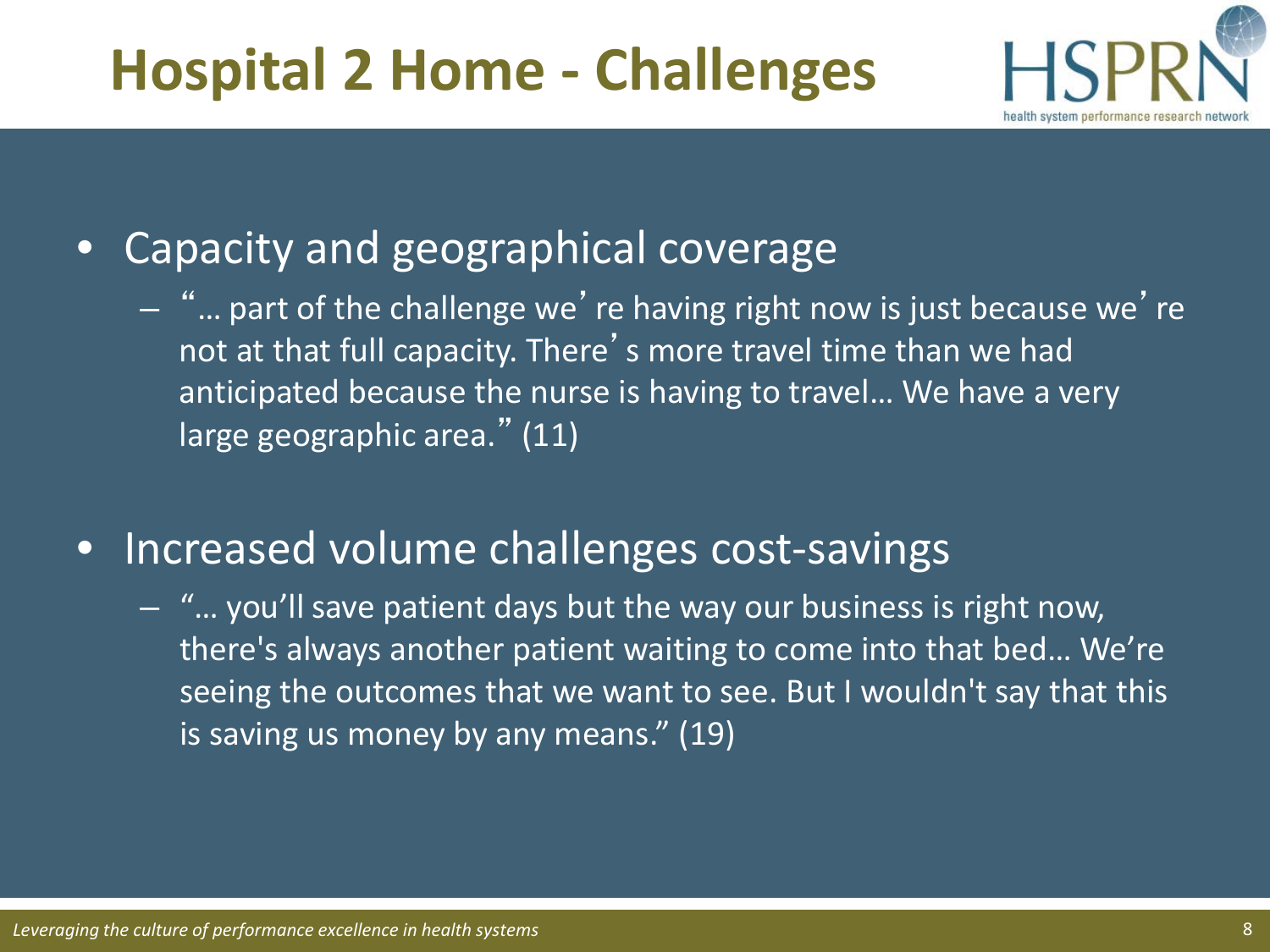## **Connecting Care to Home**



- **Disease area:** COPD and CHF
- **Partners:** 
	- London Health Sciences Centre
	- South West Community Care Access Centre
	- St. Joseph's Health Care London
	- Thames Valley Family Health Team
	- South West Local Integration Network
- **Care Bundle:** 
	- Length of bundle: 60-days post-discharge
	- Key elements: eHomecare model (eShift/eClinic) for remote monitoring immediately post-discharge, 24/7 telehealth, navigator, clinical care coordinator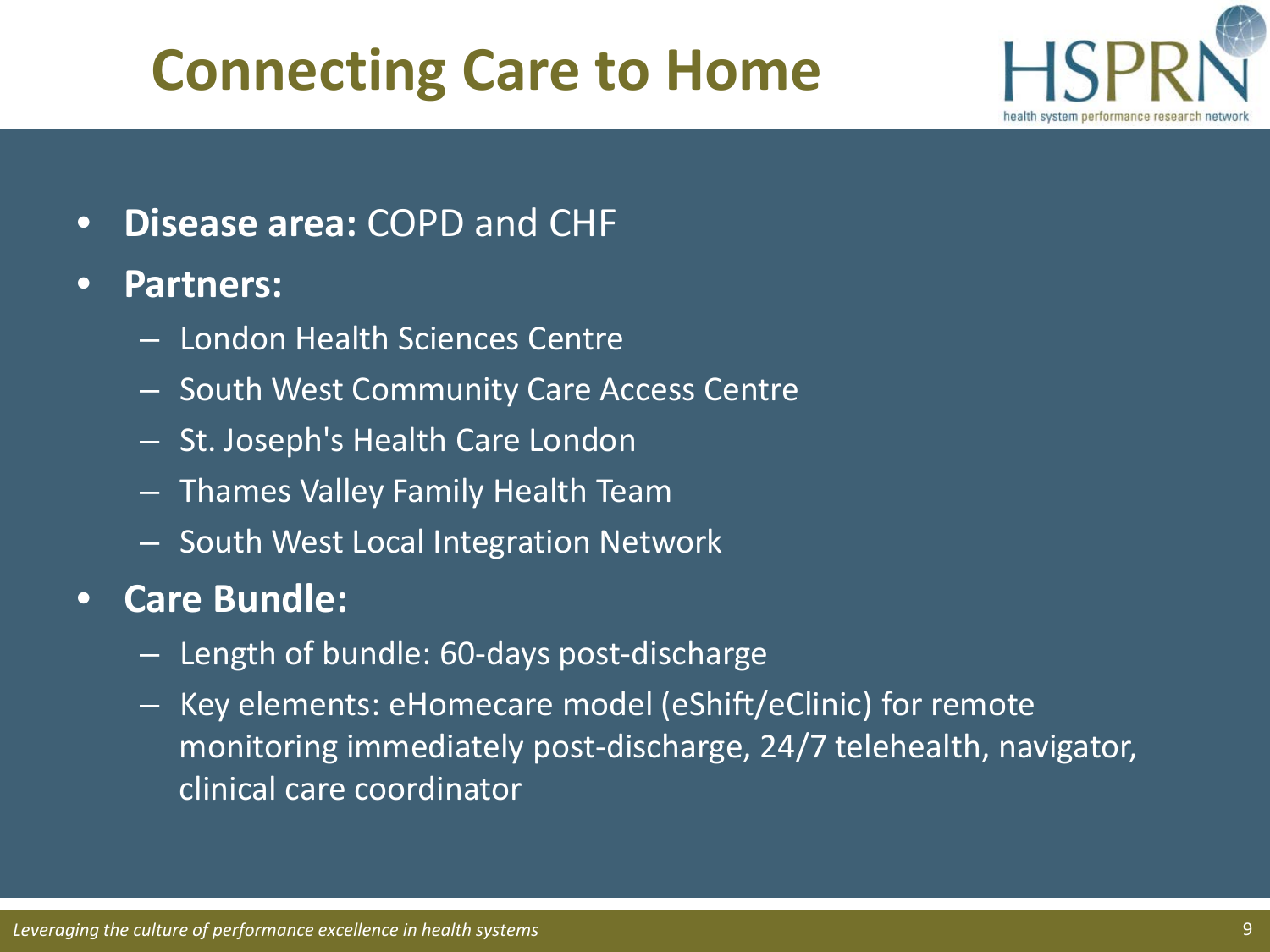# **Connecting Care to Home - Facilitators**

- Previous collaboration; good relationship with CCAC
	- "…at LHSC, there is a commitment to work with the CCAC as a partner. … Once we demonstrated to them the vision that we could bring to that 60 day care plan and the E-home care supports, and some of the other important pieces like a dedicated provider, they recognized (the benefits) pretty quickly… that realization came… because we've had a pretty good track record… where we have worked together as a joint team." (8)
- Care team cohesiveness
	- "In the Connecting Care to Home team, they work very tightly. I've never seen a team that's as well connected." (12)
	- "We don't say who the employer is, we don't use organization names. We just call ourselves the homecare team." (8)

health system performance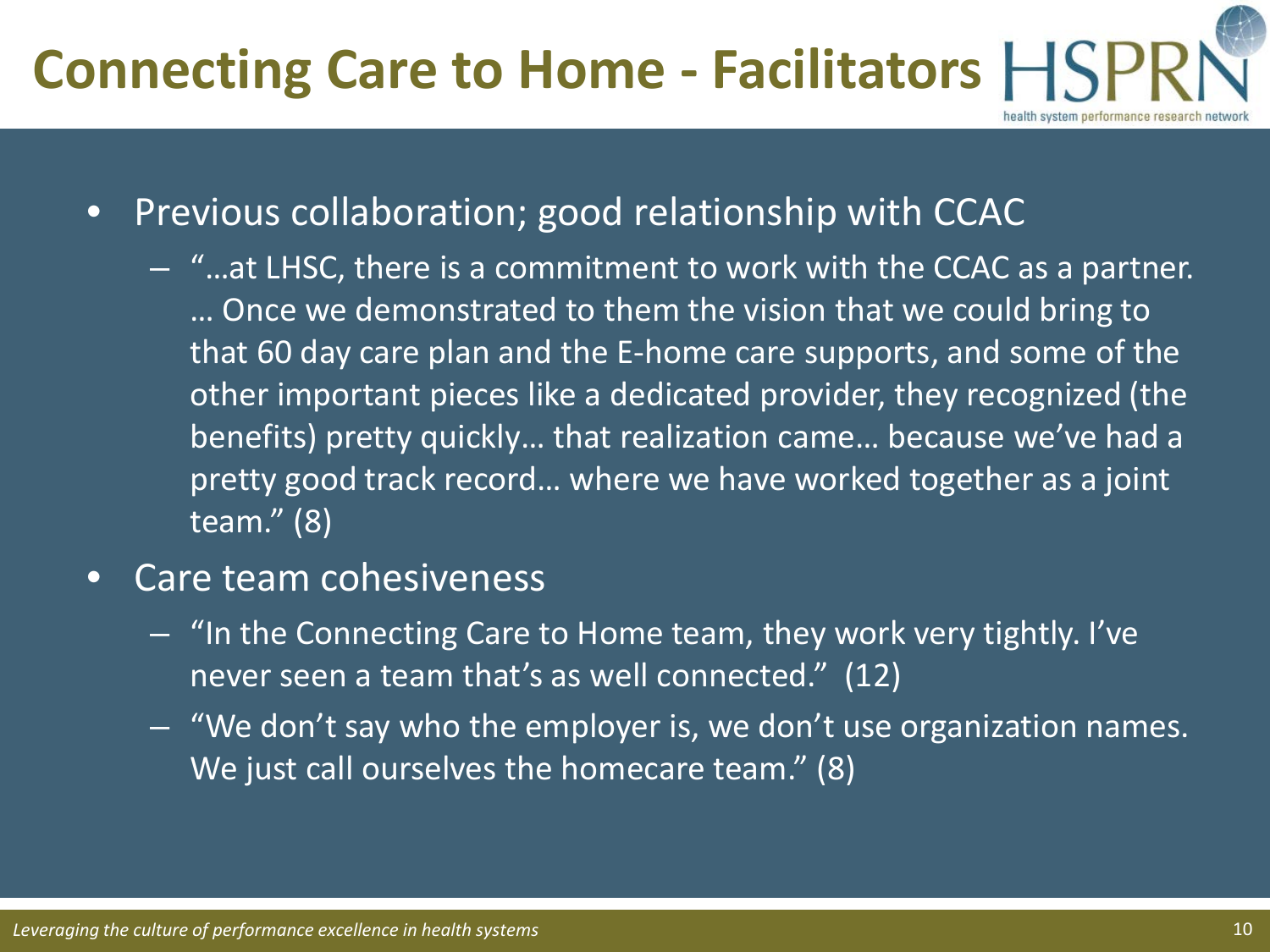### • Physician buy-in

– "…that has been our biggest barrier, is physician buy-in and what… Most of them want to know what they're getting out of it." (12)

### • Risk stratification

– "… the blend of both clinical and social factors can be so broad, the risk stratification continues to contain a substantial portion of subjective analysis." (8)

### • Information-sharing

– "… there's such a time delay between when a patient is discharged from hospital and we can actually get more concrete information from the hospital data set." (8)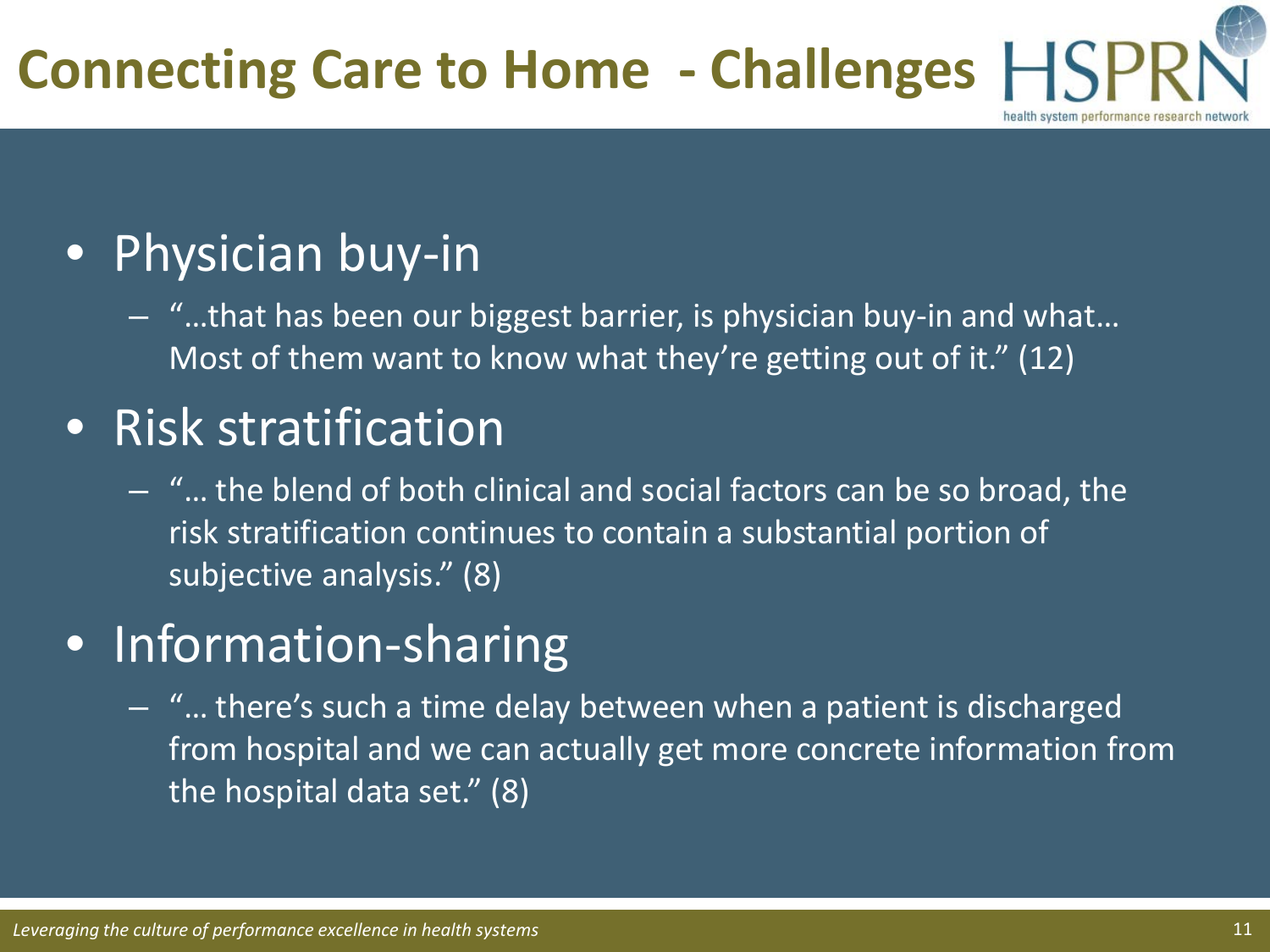# **Integrated Comprehensive Care 2.0**

#### • **Disease area:** COPD and CHF

#### • **Partners:**

– St. Joseph's Healthcare Hamilton, Brant Community Health System, Centre de Santé Communautaire, Grand River Community Health Centre, Haldimand War Memorial Hospital, Hamilton Health Sciences, HNHB Community Care Access Centre, HNHB Local Health Integration Network, HNHB Primary Care lead, Joseph Brant Hospital, Niagara Falls Community Health Centre, Niagara Health System, Norfolk General Hospital, North Hamilton Community Health Centre, St. Joseph's Home Care, West Haldimand General Hospital

#### • **Care Bundle:**

- Length of bundle: 60-days post-discharge
- Key elements: Integrated care coordinator, 24/7 telephone line; virtual team rounds, lead home care agency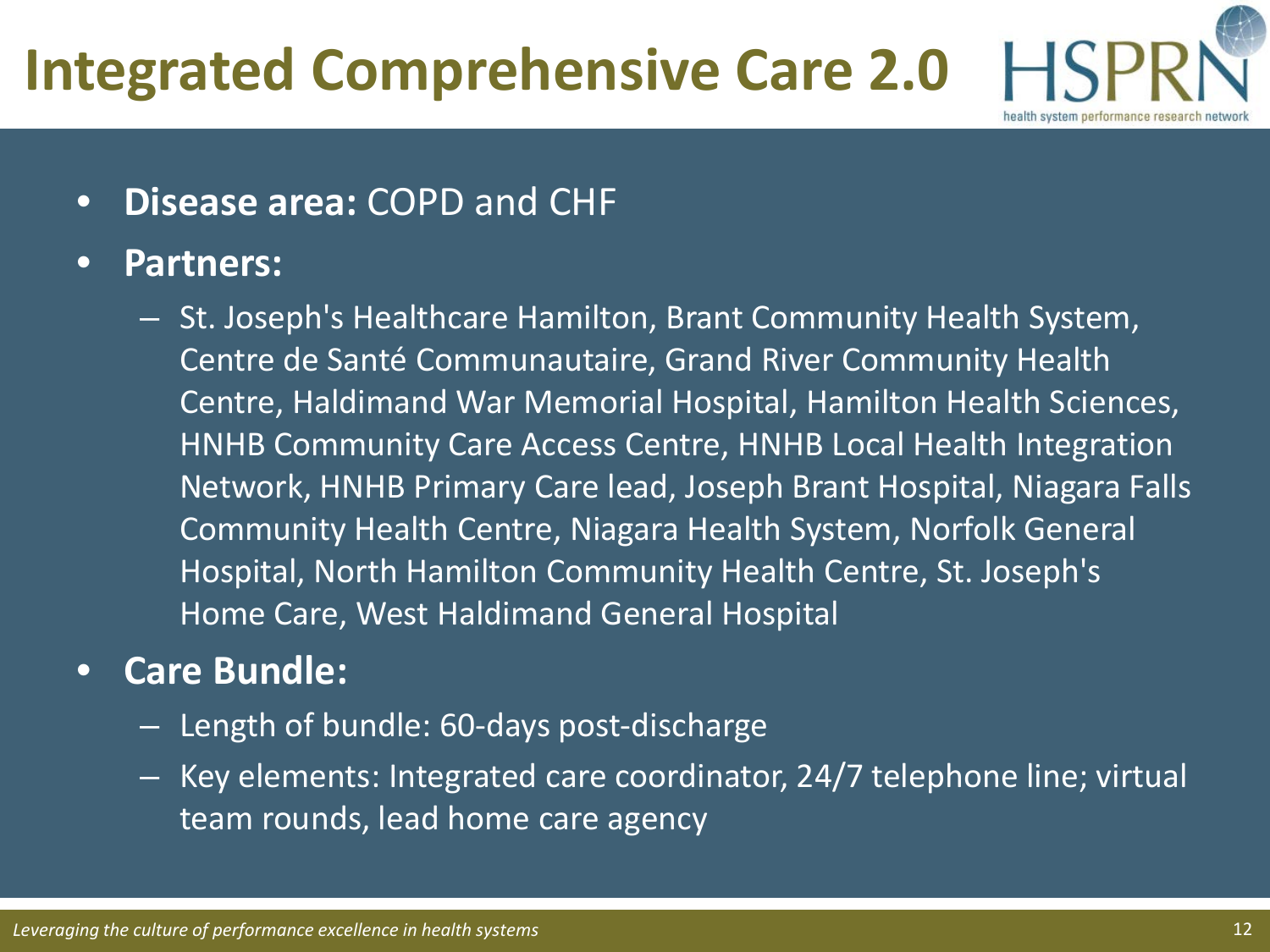## **Integrated Comprehensive Care 2.0 - Facilitators**

- Strong LHIN involvement
	- "We have a very good relationship with the LHIN across the hospitals…it has been for many years." (1)
- Collaboratively working through risk scenarios
	- "So across the organizations… we've had risk scenarios which we've examined … thought about how we should weight things." (1)
- Mentorship by St. Joe's
	- "…the project lead at St. Joe's, one of our ICCs for the COPD, CHF stream from St. Joe's, they're actually sitting on all the working groups. So it's really helpful." (5)
- Physician engagement
	- "…we're able to bring our LHIN physician leads to meet with the hospital leads. They're able to talk, offer support, if they want presentations to their teams, etc…It's helped with the recruitment of physician leads." (5)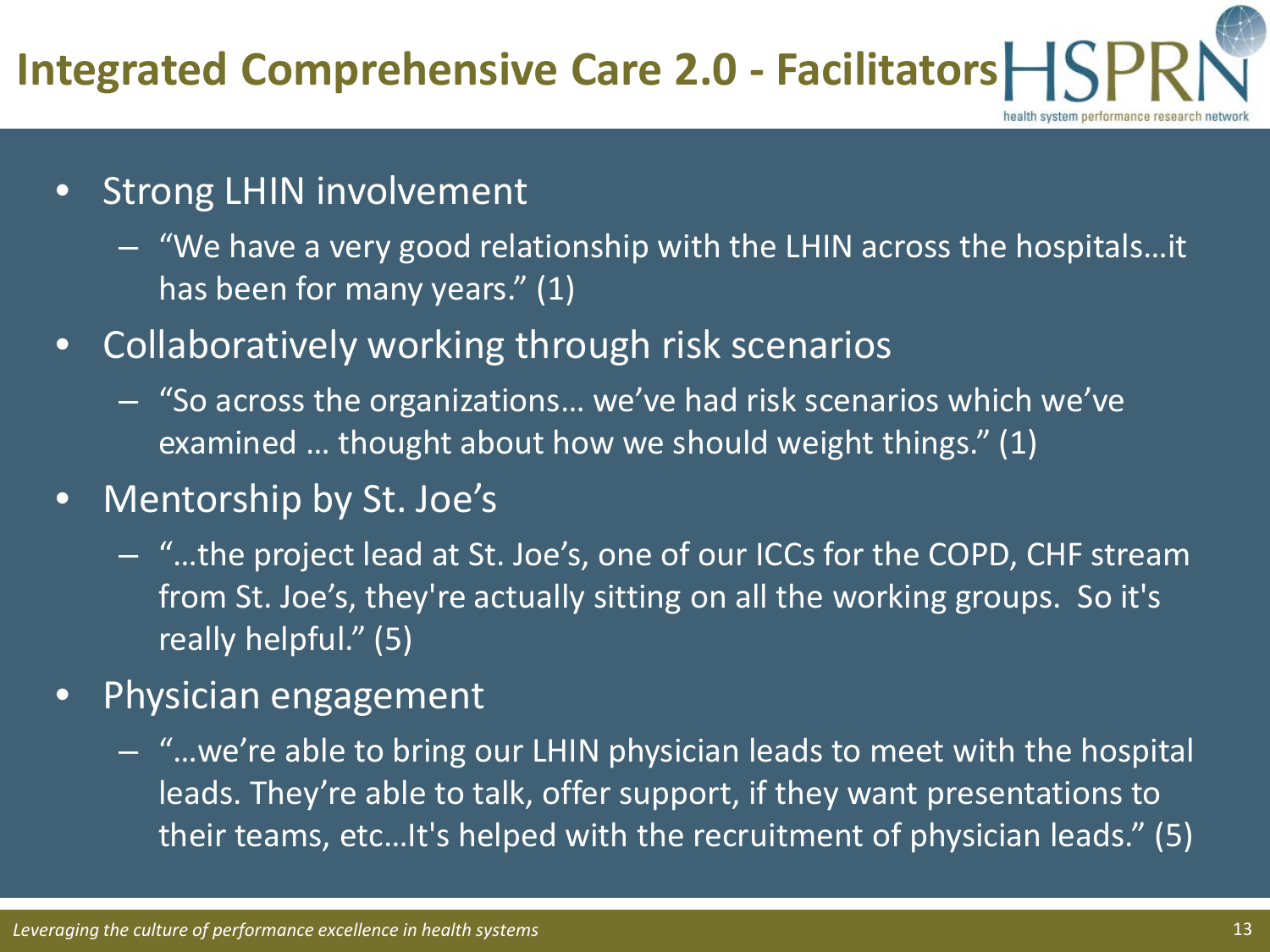# **Integrated Comprehensive Care 2.0 - Challenges**

- Scale complexities; diverse organizational cultures (different approaches to privacy, QBP best practices, MOU, discharge, etc.)
	- "You'll find each hospital has a bit of a different take on the QBP best practice … And sometimes they hold those values quite strongly. You know, we're right and others need to change." (1)
- Contentious relationship with CCAC
	- "…there really was a [CCAC] reluctance. And even now, like here at [the hospital], working with the management team with CCAC, there's still that, you know, sort of negativity." (6)

• Lack of clear ground-up process to facilitate implementation

– "…when we built ICC, we really built it from the ground up. Looking at us little low lying fruit, they really took us and helped make it build up… With the IFM, it started a bit high level. And so we're missing a bit of that implementation and engagement." (9)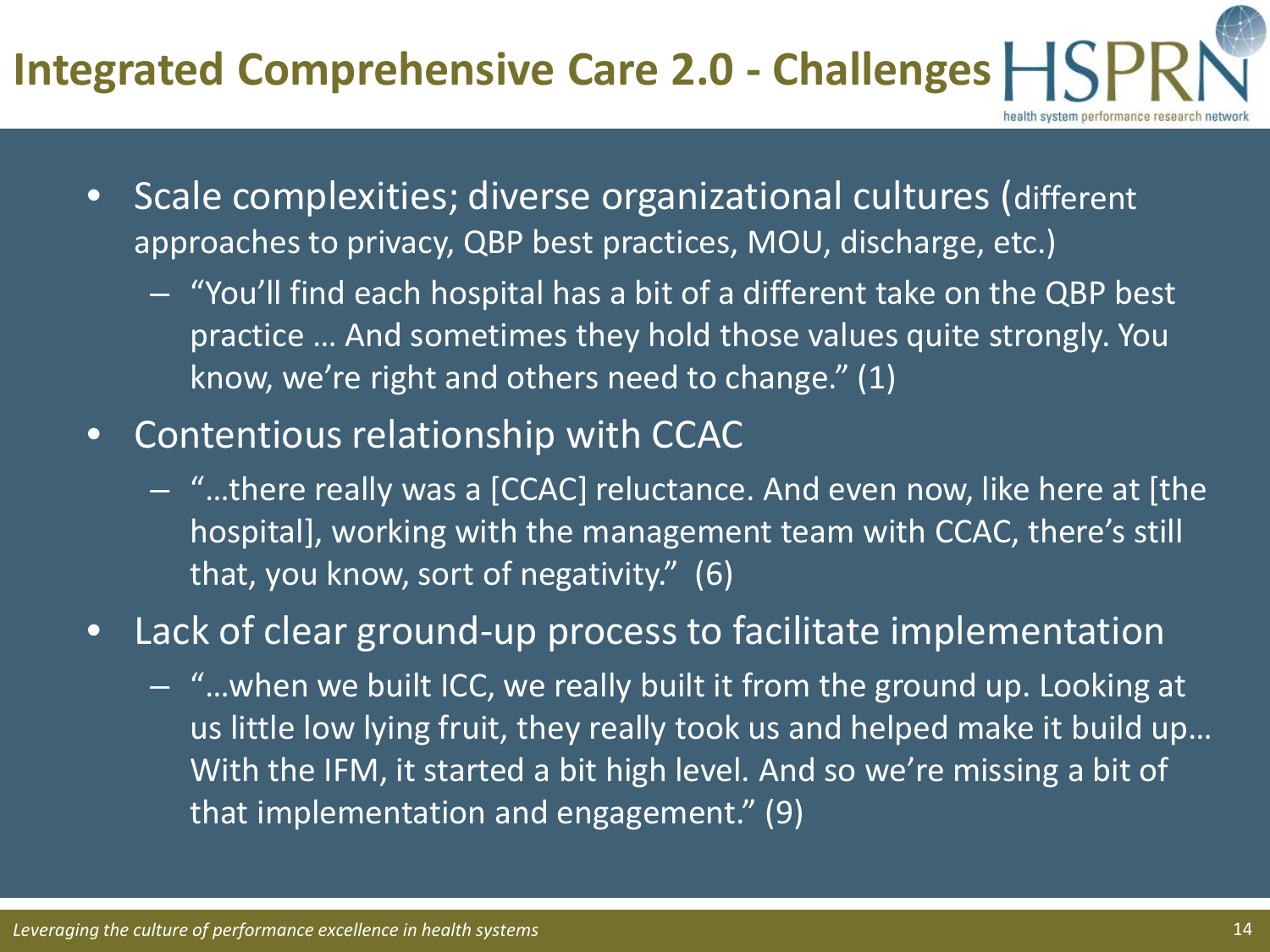# **Shared Drivers of Success**



- 1. Building on existing partnerships
- 2. Strong leadership; belief in model
- 3. LHIN leadership and involvement
- 4. Good relationship with CCAC
- 5. Program cohesiveness at operational and implementation levels (e.g., merged operational committees; shared back end processes, care team cohesiveness)
- 6. Physician engagement
- 7. Navigator/ Coordinator role (1 program in ongoing discussion about need)
- 8. Alignment with existing priorities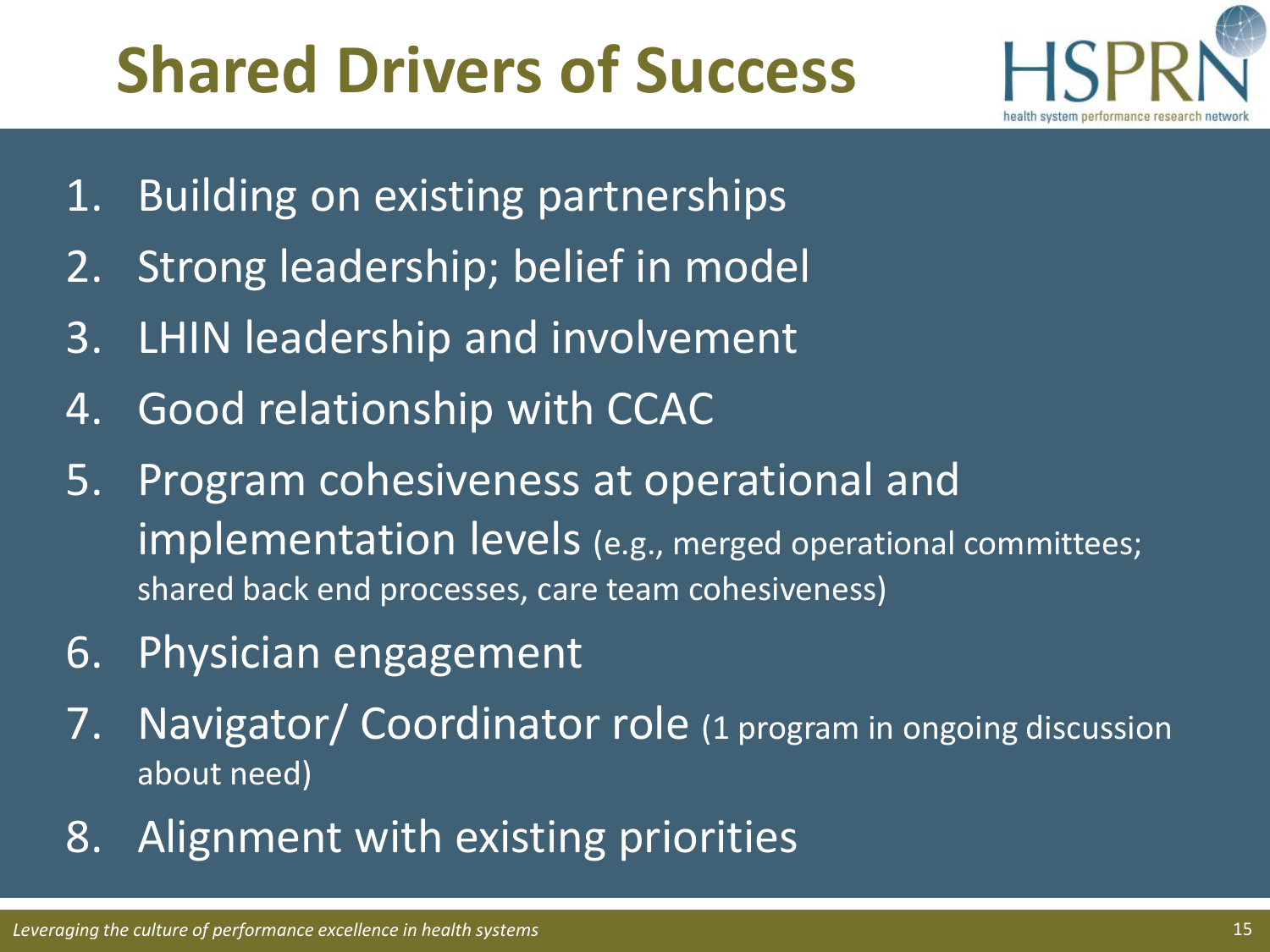# **Shared Challenges**



- 1. Privacy culture differences across partners
	- challenges information sharing & management
- 2. Financial pressures
	- Lack of resources (human/ financial) particularly affects smaller-scale partners; impacts buy-in desire/ ability
- 3. Competing organizational priorities
- 4. Savings taken up by increased volume
- 5. Covering large geographies while not at full capacity
- 6. Coordination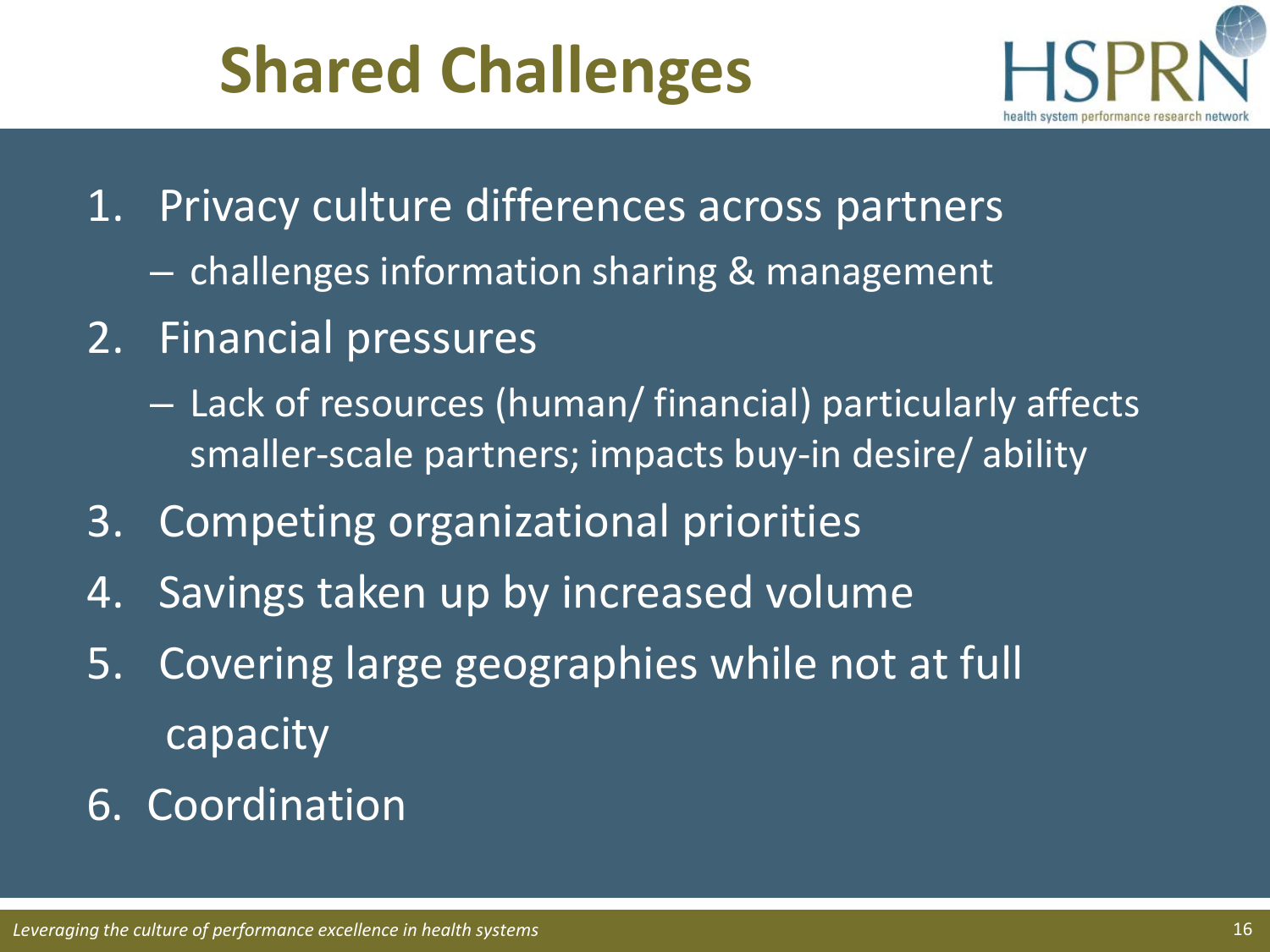# **Making a Difference**



- There is great enthusiasm for the IFM initiative across programs despite the implementation challenges identified:
	- "Definitely I've seen a huge difference in patients going home with no care compared to this. It's astronomical the difference it can make." (12)
	- $\left\vert -\right\vert$  "...what I find very inspiring, is that the patients that are part of these various… the steering committee (…etc.), they keep coming back. They keep saying that this is good." (13)
	- "I totally am convinced. As a family doc, as a primary care lead, and as the physician lead, like I really believe it's the way to go." (7)
	- "…if I can speak as the chief of staff, I think this is… the way of the future. And I keep repeating it – way of the future, way of the future."  $(16)$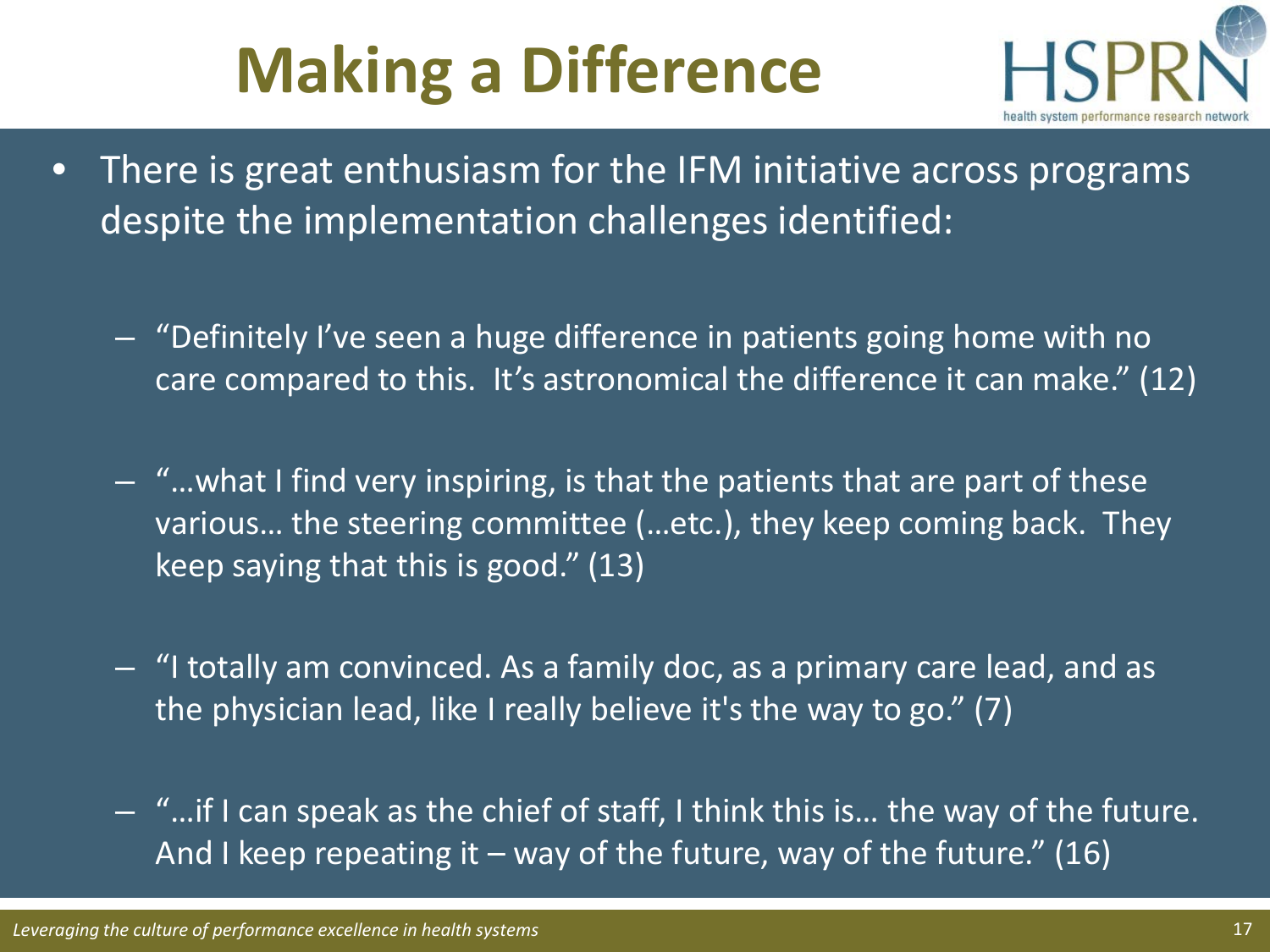# **Suggestions From Early Adopters**



- Facilitate information sharing across programs
	- Eg. guidelines, common learnings, tools; provide more material that can be shared across programs on website.
- Provide guidance on data sharing challenges
	- Patient data collected differently across partners, different privacy cultures, lack of common technological platform
- Promote consistency in LHIN engagement
	- Variation in LHIN buy-in impacts partnerships with CCACs
- Provide more resources
	- Resource allocation per site (versus per program) may be preferred by smaller sites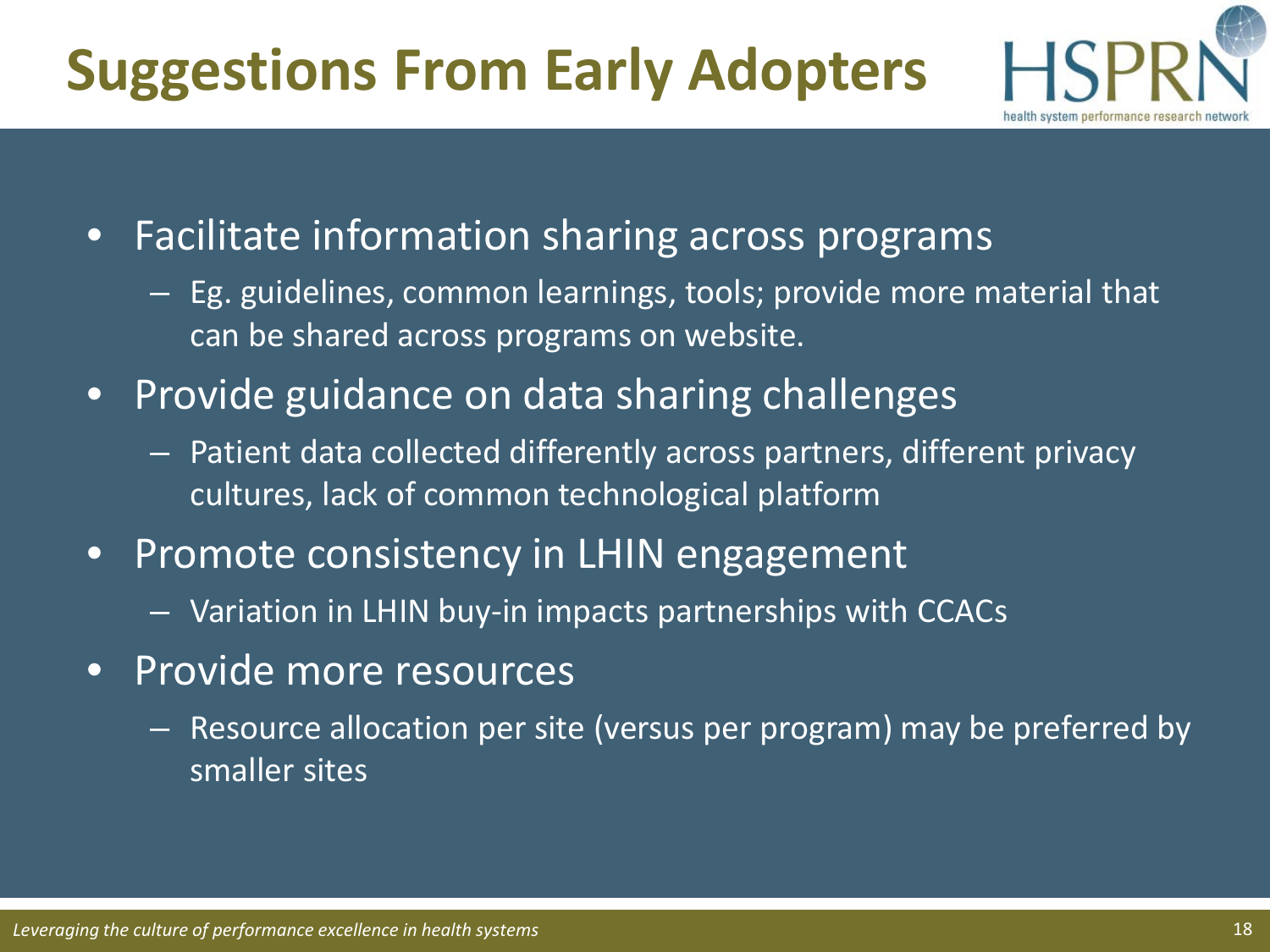# **Suggestions From Early Adopters**



- Streamline integrated care initiatives to mitigate competing priorities
	- "I find generally there's a very siloed approach from many aspects of the Ministry. …It's a puzzle to me, we're trying to create integrated care but there's not a lot of integration within the Ministry around the number of things going on at the same time." (1)
- Balance ongoing support and spread of IFM
	- "…be very, very, very cautious about any more (IFM) projects being implemented for a CCAC like us that's already involved in one." (8)
- Acknowledge bundled care as a driver of success
	- "I would say if there's a little bit of a disconnect… the Ministry talks about integrated funding models. We talk about integrated care models… For the Ministry, it may be an exercise in how to distribute resources. For us, it's an exercise in how to deliver care." (18)